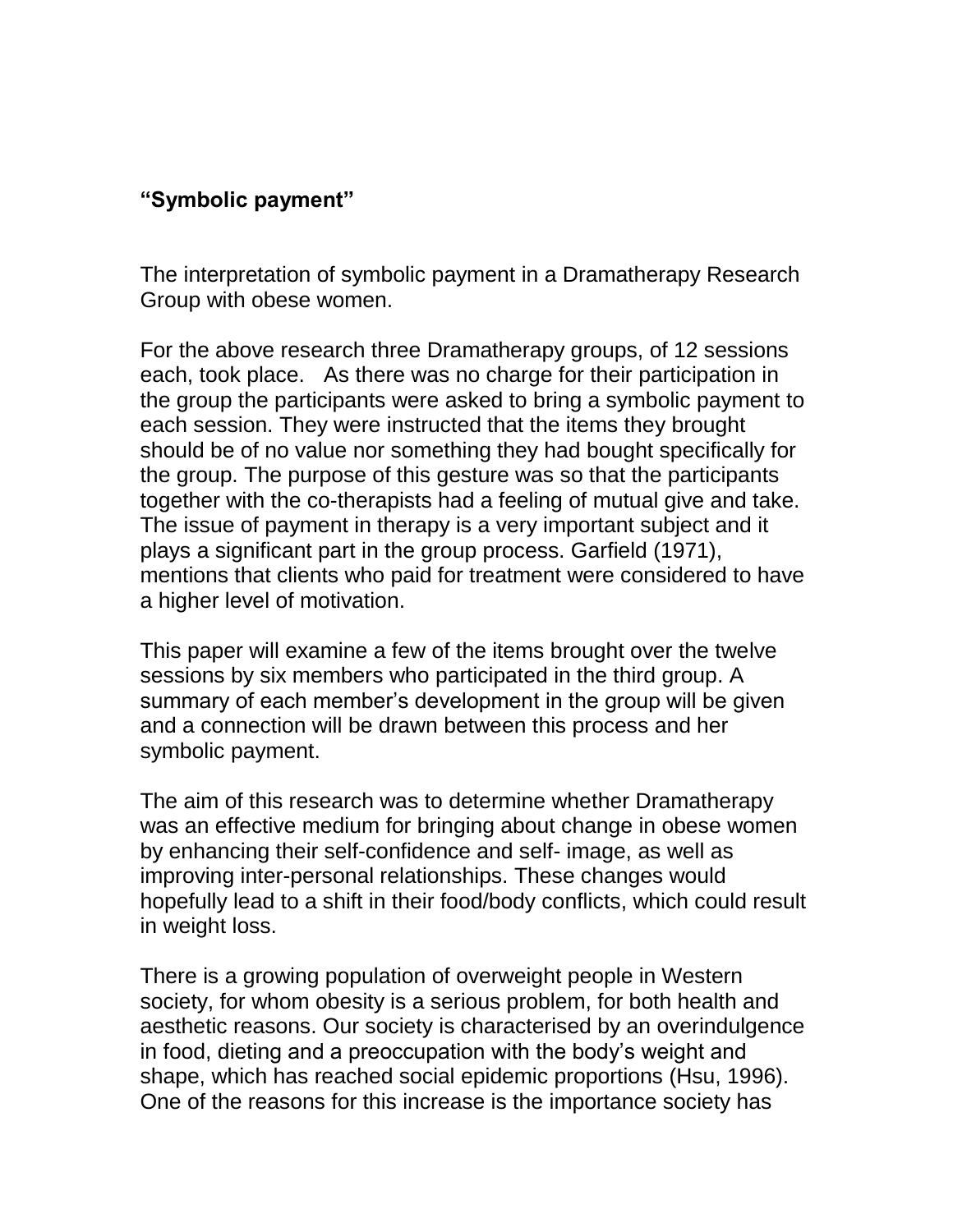placed on being slim, as an expression of a person's self-worthiness (Bruch, 1973, Fairburn & Wilson, 1993).

According to Rosen (1995, p.369) "Body image" refers to a person's mental image and evaluation of his or her physical appearance and the influence of these perceptions and attitudes on behavior.

Rabin (2003 p.11) says about the obese and anorectic that they have not developed, or may have lost, the ability to self-nurture; they eat but do not *feed* themselves. Never satiated, both become people who eat and continue to cry.

In a Dramatherapy session the therapist works with the personal issues of the members and their relationships within the group, on a metaphorical and symbolic level. During the development of the session we have the opportunity to animate these symbols. Often the theme facing a group at a particular time is too painful to deal with directly and with words, consequently another outlet is necessary. Through dramatic action, the unconscious is awakened and the members find themselves acting, drawing, making stories and being creative spontaneously. It is far more difficult to censure one's actions than one's words and as a result the actions are clearer and more straightforward (Robertson 1999).

A few words about the participants

# Julie

Julie was a 37-year-old actress. She was very tall and very overweight. She had done all kinds of jobs in order to make a living. Julie was outspoken and very amusing. She did not mind making a fool of herself.

Julie's father had died twenty years before at the age of 67 from cancer. Her mother at the time of Julie's interview was 72 years old. Julie had one older sister and a younger brother who both lived at home with their mother. Julie lived on her own, although her mother often needed her help specifically and tired her with all her demands.

Julie's last boy friend was Mohamed, a Kurd she met in the centre of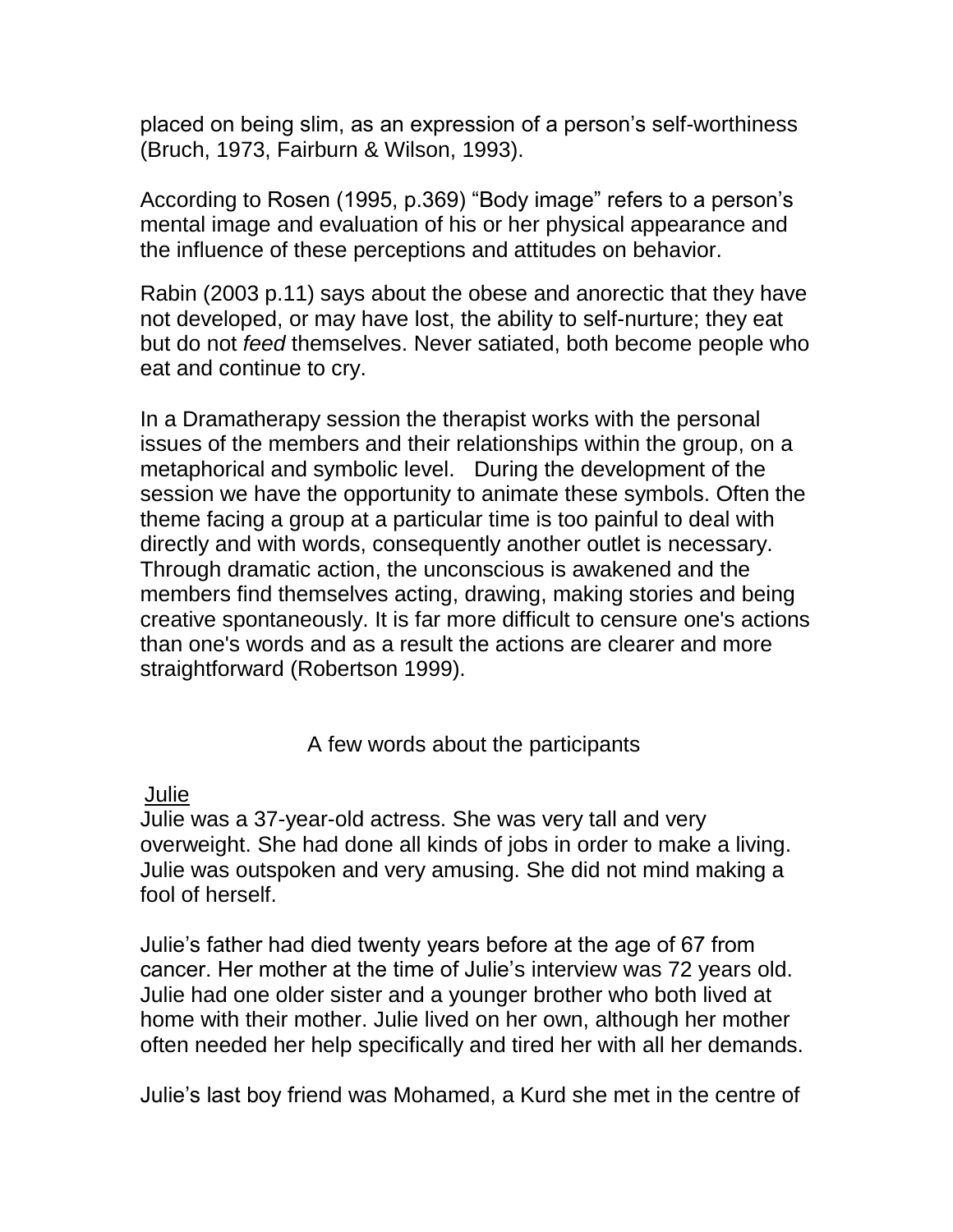Athens sleeping in the street. He was 8 years her junior. He had left Greece two years previously.

# Rea

Rea was a 31-year-old music teacher. She was unmarried and lived on her own. Rea was in the process of building her own home, which was nearly completed. Rea had a brother who was six years older and worked with his father in their shop that sold toiletries. In Rea's family there was a problem with overweight persons. Both she and her mother were obese. Rea had put on a lot of weight suddenly after the break- up with her boy -friend two years previously.

#### Annie

Annie was the youngest in the group; she was a 24-year-old librarian. She came from an island but she had been studying in Athens and after qualifying in June 2002 she had found a job with a government minister. She had a sister five years older than herself, who was very thin. Annie's father had been in the army so as a young child they had travelled a lot. They finally settled when she was 12 years old. Annie said that she had a hard time changing schools and friends.

Annie had her first relationship with a man the previous year and it had lasted for seven months until March 2002.

## Lisa

Lisa was the eldest woman in the group; she was a 55-year-old house- wife. Lisa had a 27-year-old daughter who had left home recently and was living with her boyfriend. Lisa was an only child. When she got married her husband moved into her parental home. Later, when they built their own home her parents came with them. In 1987 her father died of cancer. At the time the group took place Lisa's mother was still alive, she was 90 years old and still very active. Lisa said that she had always got on well with her parents and had never considered asking them to live on their own. Only in the last twelve years it had become clear to her that having her mother living with her all her life was a problem. However, given the age her mother had reached she felt it would be unkind to make her live on her own now.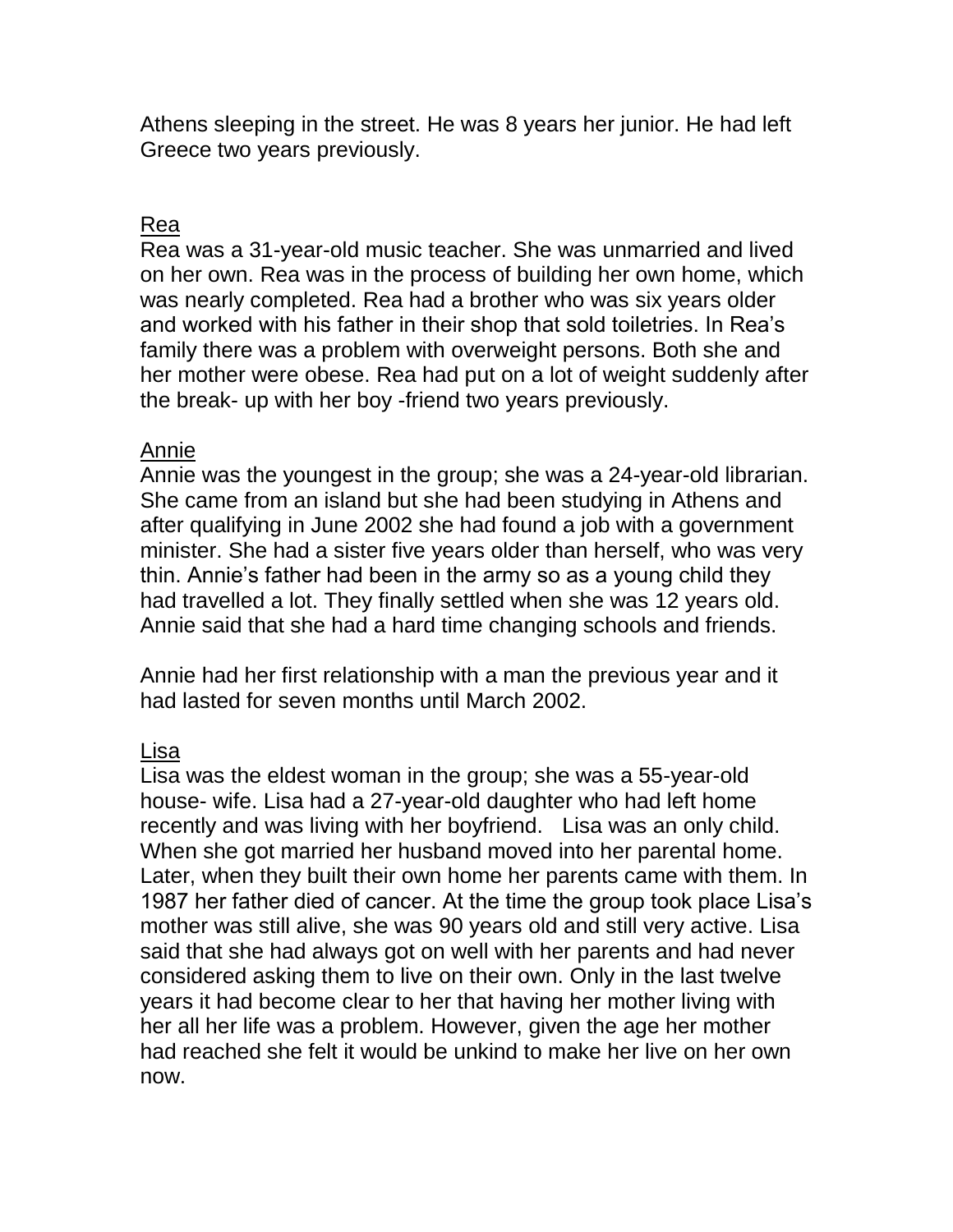## Angela

Angela was a 28- year -old civil engineer; she was divorced and had a 9- year- old son. Her marriage had broken up three and a half years previously. At first she had had custody of her son but as her husband and his family were constantly interfering with them she let him go and live with his father in the spring of 2002. She was very bitter about her marriage and said that her weight problem had started with the troubles at home.

In her own family she was the eldest with two younger sisters. She felt that her mother had never been close to her when she needed her because she was constantly working. With her father her relationship was better but he suffered from depression so he was not much help to her. He had not wanted her to get married to her ex husband.

# Dimi

Dimi was a 52-year-old divorced housewife, living with her 25 -year -old daughter. Dimi was the fifth child in her family.

Dimi's father had been in the army so they changed homes very often when she was young. In primary school she went to a different school every year. Dimi said that her parents did not have a harmonious relationship.

Dimi had worked as a civil servant at the Ministry for Defence. Later on, she left her job and worked with her husband at his jewellery shop. Her husband was oppressive; he did not allow her to smoke or to wear make-up. She separated from her husband after twelve years of marriage because he had affairs. Dimi suspected him of having an affair with her eldest sister who lived in the flat above them.

## The group in action

In order to give you a picture of how the group worked and how the members related to their symbolic payments, I will give you a few extracts from session 6. The conversations were taken down verbatim by the co-researcher.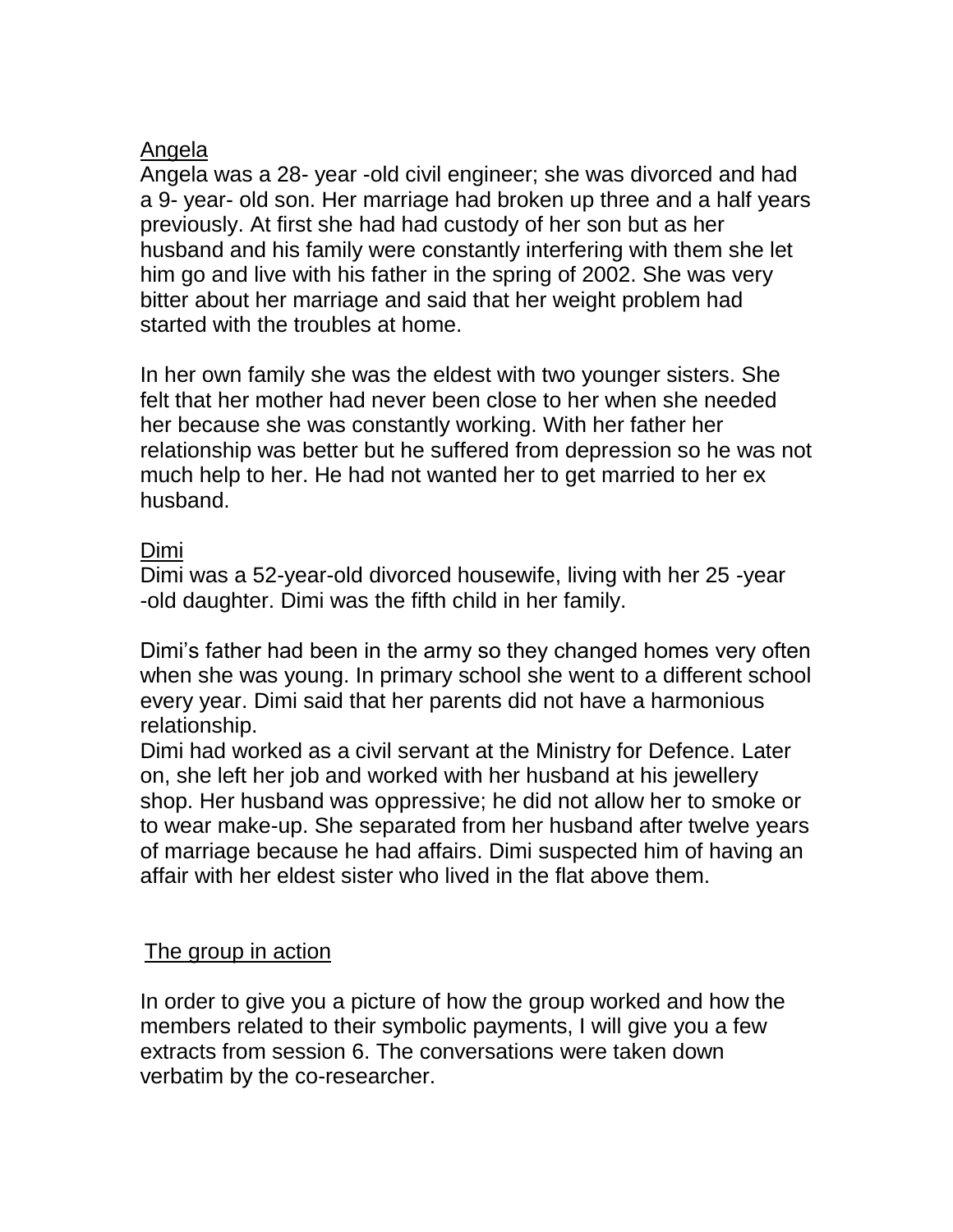#### Session 6

A talk about the symbolic payment started. They each put their payment in the basket. Julie's was a chocolate bar wrapping, Lisa had brought a small china Chinese man, Annie a small pomegranate, Angela a magazine advertising office equipment, Rea put in a ruler and Dimi a tourist gift from Rhodes.

Angela: "I never think before hand what to bring to the group. What does this mean?"

Researcher: "Maybe you want the group to offer you more."

Dimi: "I don't think about it much, this was the first thing I saw in front of me when I was leaving. My husband had once brought it as a gift and I don't like it."

Lisa: "I try to find something spontaneously without thinking what it means. This china man is something unusual."

Rea: "Maybe the ruler I brought represents what I need in my life at the moments, a form of measure."

Annie: "I think about what to bring carefully. For today I had something else prepared which I forgot at home so I stole this pomegranate from the floral decoration of my lunch table."

Julie: 'I don't think about it."

Researcher: "Annie then is the swat of this group." The members laughed.

Annie: "I was never a swat at school."

Julie: "Now is your chance to be one." More laughter.

#### Reflections.

Six months later Annie had lost more weight than anyone else in the group proving that she had been the swat of the group.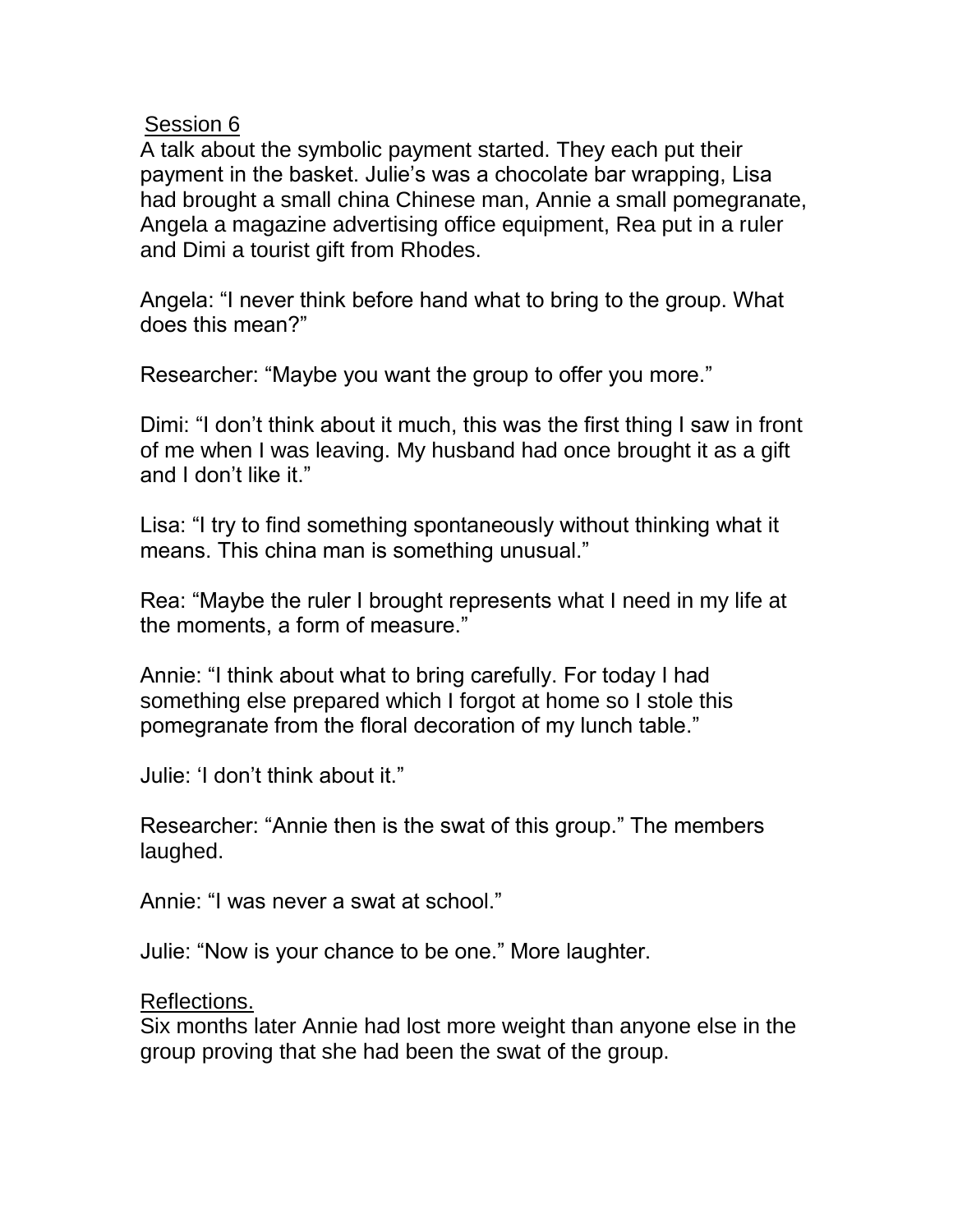#### The symbolic objects.

I would like to mention some of the symbolic payments each member brought and share my thoughts with you.

I will begin with Julie. As Julie said during the last session, most of the objects she had brought as her symbolic payment were connected to food except for the two last ones. Also there were two sessions for which she forgot to bring her symbolic payment. The co-researchers had the feeling that Julie was the revolutionary member who wanted to defy the whole process so she brought objects connected to food or she forgot. To bring a chocolate bar wrapping or a menu from a fast food shop could appear to be saying: "I have eaten it all up so now what are you going to do about it?" Only on the last two sessions the objects she brought were not connected to food. On the 11<sup>th</sup> session she brought a paid bill, something that had been dealt with and on the  $12<sup>th</sup>$  session a small bottle of green nail polish, something extravagant. Maybe she had chosen this for her last payment as it was something colourful and theatrical, something that possibly represented her more truly.

Six months later Julie had lost 5 kilos.

The symbolic gifts Rea brought were apparently more significant to her than the rest of the group. She said that they symbolized how she saw her life from her childhood up until now. The cool -ade powder drink in a single pack was certainly a child's drink as well as the ruler the crayons and other similar objects.

Rea had attended a psychotherapy group in the past and therefore she was familiar with the group process. She understood what was happening at a deeper level and she had often tried to get the other members to open up. She shared a lot of information about herself and told the group several dreams, which were obviously connected to the group and her feelings about her mother. In one dream she described herself eating the raw flesh of her mother and waking up feeling satisfied.

As a result of her participation in the group, perhaps the most outstanding progress Rea made, as she mentioned herself, was her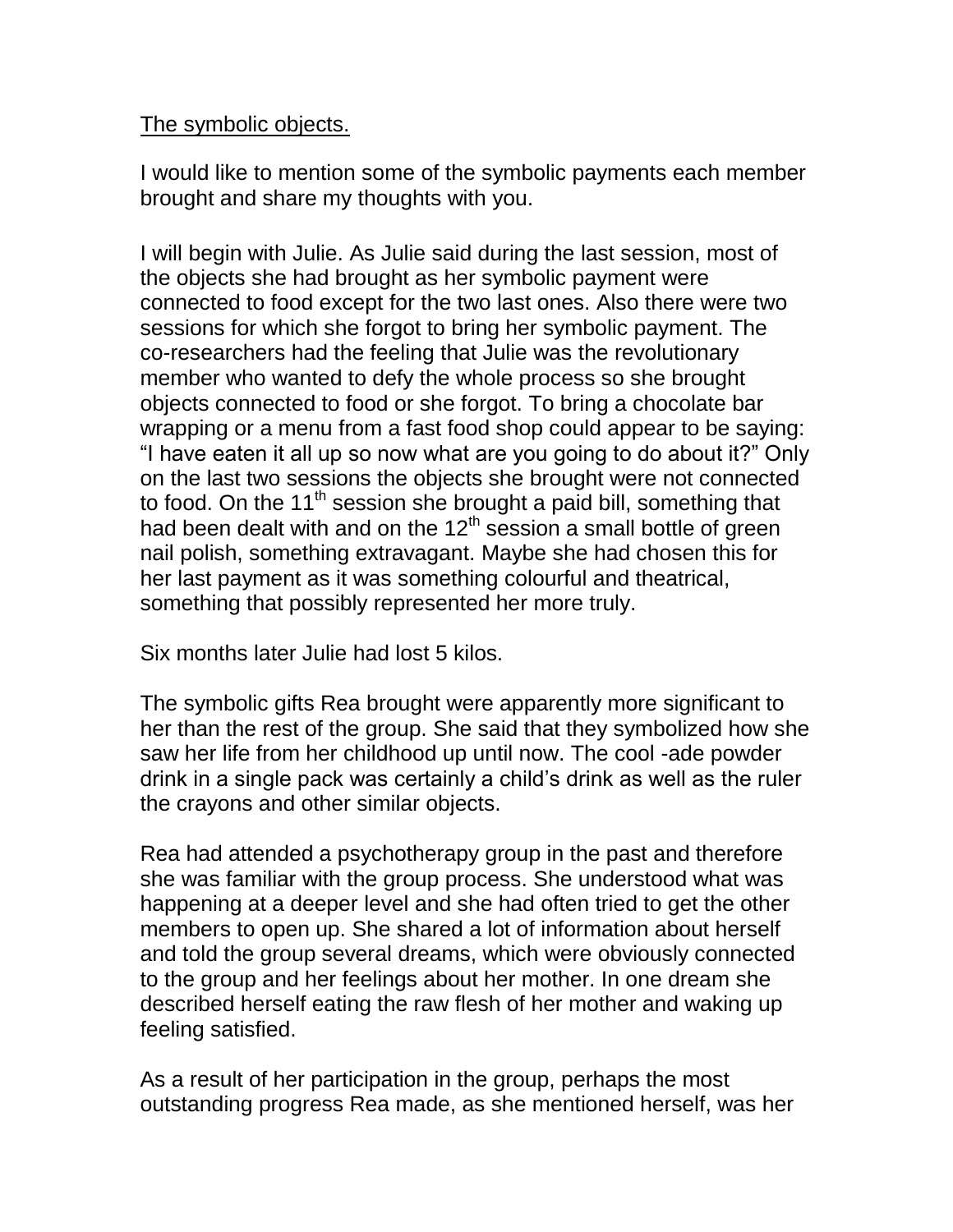opening up to her mother about feelings she had kept hidden for so many years. She had tried hard to control her eating but had failed to lose weight during the time of the group.

Six months later Rea had lost 12 kilos

Annie had chosen carefully all the objects she brought. The first object Annie brought was a10 lepta coin perhaps indicating a fee she needed to make. After the first session all the symbolic gifts Annie brought were items which had something to do with her past and often something she wanted to forget about her past like a book on friendship given to her by a friend . Perhaps part of her past represented to her a self she wanted to change. I had the impression that Annie's payments were not so much objects that she had wanted to get rid of but loved possessions that she wanted to give to someone else for safe keeping.

Annie came to every session and was never late indicating that the group was very important to her. Annie did not manage to lose weight during the twelve sessions, in fact she had not tried to. She had only just begun to accept the fact that she would be happier if she were slimmer and not only for health reasons as she had stated at the beginning.

Six months later she had lost 32 kilos.

The symbolic payments Lisa brought as she herself mentioned during the last session were all totally dissimilar. She explained this phenomenon as her love for changes. If one were to examine the objects more closely perhaps some other significance could be given to them as well. For instance the whistle that she had kept by her bedside after the bad earthquake in 1999. Was she trying to say that the security of the group was enough and she no longer needed it? Or was it purely that the earthquake seemed far away and the whistle felt unnecessary?

The last payment she brought was a Xmas candle which looked like something she had bought as it had cellophane paper on it. Maybe Lisa had wanted to pay for her last symbolic payment as a form of thank you for her participation in the group.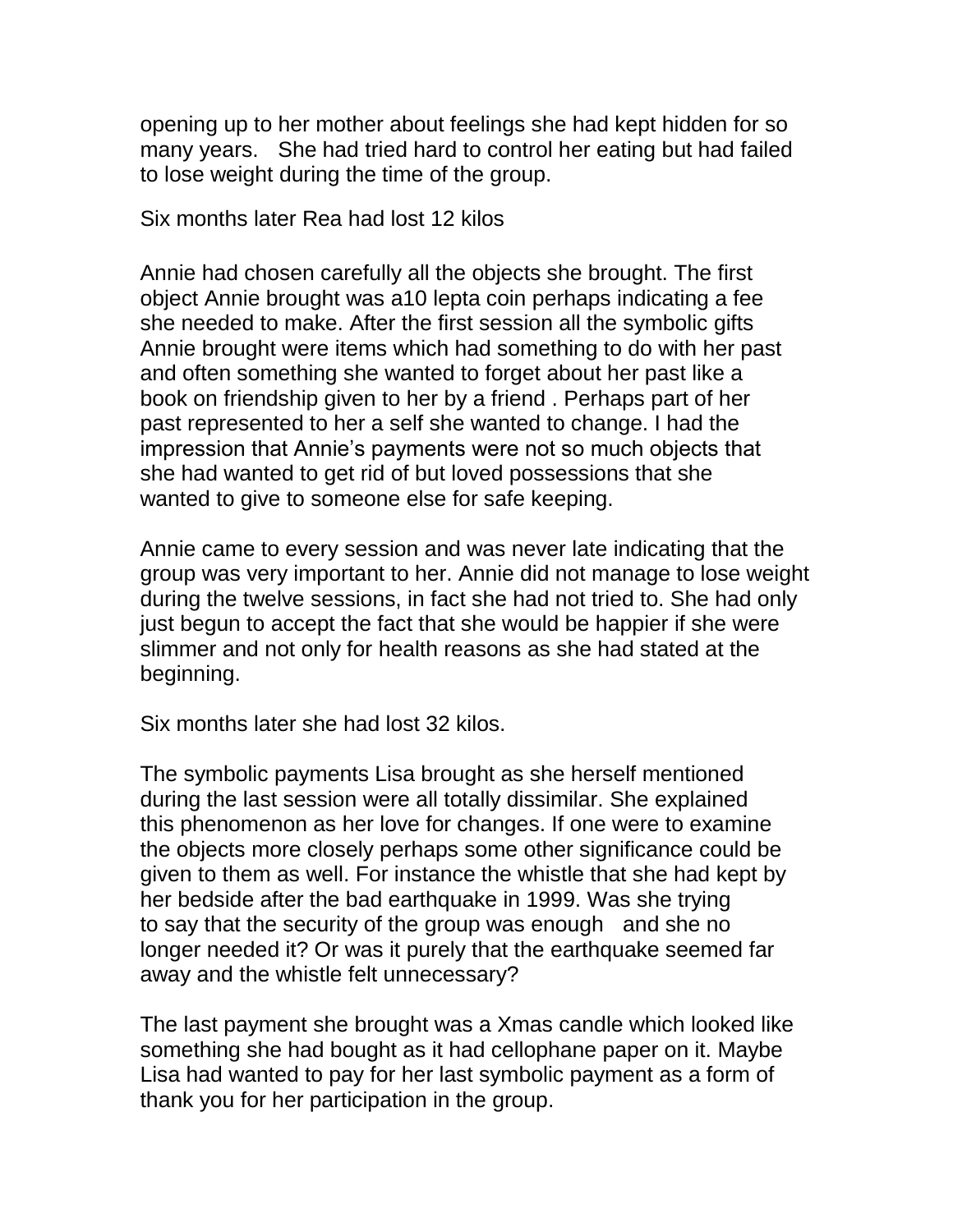Lisa, like Annie, had not missed one session and she had not been late once. She was very good at all the creative activities and surprised the whole group with her talent in acting.

Six months later she had lost 3 kilos.

The symbolic gifts Angela brought were items, as she herself pointed out, with direct or indirect connections to her work, like the sun tan lotion she had never used as she had not been on holiday. Only the last item, a pencil case, that had belonged to her son was connected to something more personal. Perhaps this was an indication that she wanted to become more interested in her personal relationships.

Angela was shy and very self -conscious. She trusted the group fairly early on and was able to open up and talk about important matters.

The biggest positive change in Angela was that she had compared her mother's indifference to her as a child to her own towards her son with the result that she was able to make changes in her behaviour

Six months later Angela changed address so she did not receive the tests sent her, as a result it is unknown whether her weight has changed.

The symbolic gifts Dimi brought were items, which had no value to her as she had pointed out herself, in fact two had belonged to her ex husband and she had wanted to get rid of them. One being a tourist gift from Rhodes and the other a miniature bottle of ouzo in a kitsch wrapping .Perhaps she was trying to say that the group also had no value to her.

At the beginning of the sessions Dimi gave the impression that she really liked the group and was very happy to be coming. She was very outgoing and chatty. Then on the third session she didn't come nor did she notify. After this she came intermittently until the  $9<sup>th</sup>$ session. On the 9<sup>th</sup> session Dimi interrupted Annie several times while she was about to reveal something very important about herself and Rea pointed this out to Dimi. Rea said that maybe Dimi found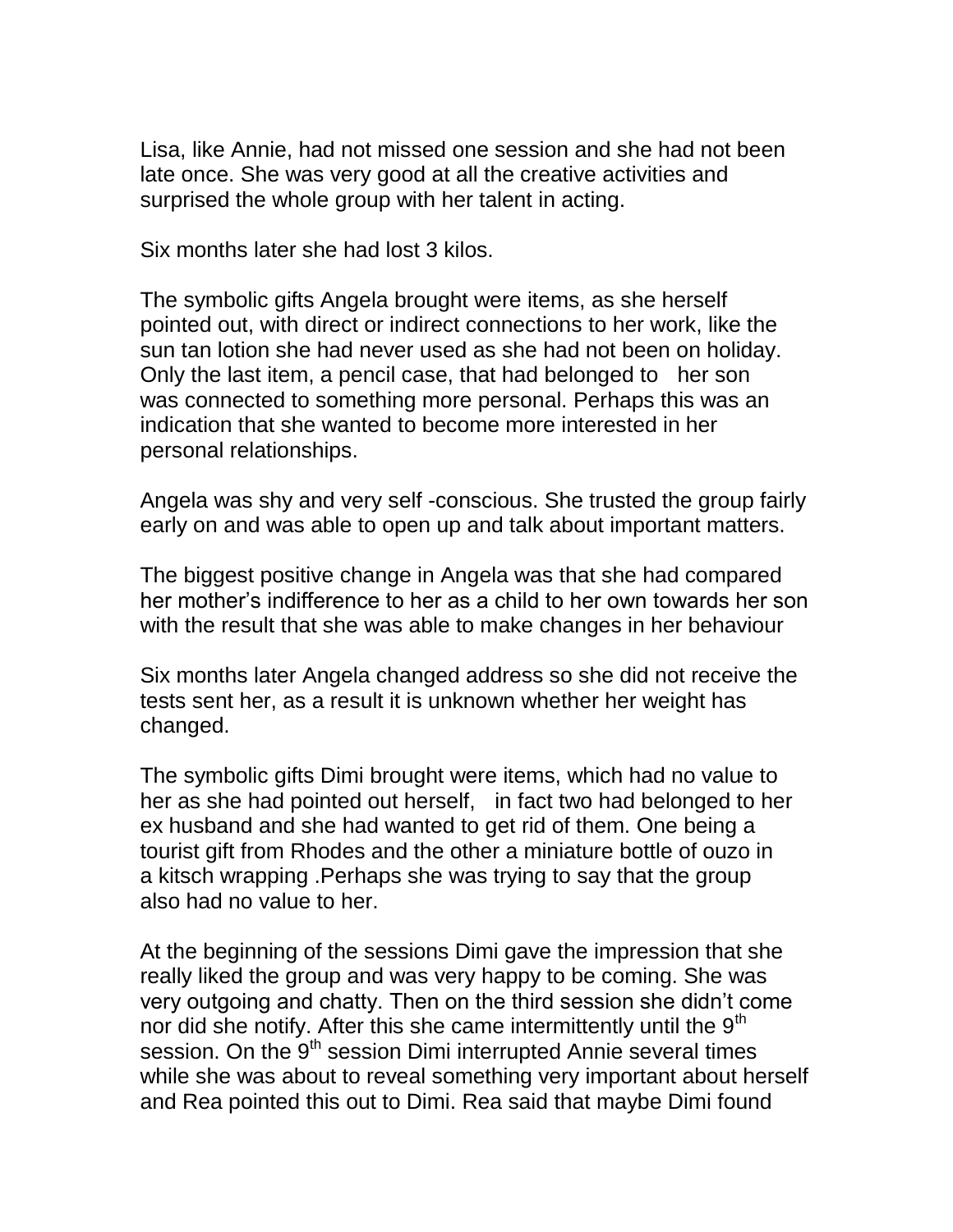sharing personal information difficult and that was why she was interrupting Annie. Dimi denied that she had interrupted. After that session Dimi did not come back.

Dimi in a telephone conversation with the researcher was adamant about not going back to the group. She said that she was an impulsive person and if people didn't like that it was their problem. Also she said that she did not like all the exercises the researchers asked them to do. She was not good at them and she could see no connection between the exercises and their weight problem. She had imagined something else completely when she first came and she resented the researcher treating them as guinea pigs.

Dimi was the classical client that Yalom (1931) refers to as the 'Monopolist'.

The *bête noire* of any group therapist is the habitual monopolist, a person who seems compelled to chatter on incessantly. Although a group may in the initial meeting welcome and perhaps encourage the monopolist, the mood soon turns to one of frustration and anger.

## **Conclusion**

By taking part in this Dramatherapy intervention the women were able to feel that they belonged to a group, which represented them. They had a common denominator, which had brought them all together. They did not need to be embarrassed about their weight in the company of the group as every one of them was facing the same problem. According to Yalom (1931 8) one of the first factors experienced in therapy is the installation of hope. Not only is hope required to keep the patient in therapy so that other therapeutic factors may take effect, but faith in a treatment mode can in itself be therapeutically effective.

The symbolic payments the members brought to the group were significant to them and with each member's help I tried to make some sense out of them. It appeared to me that the way each member had chosen her symbolic payment was significant to her as a person and gave an indication of what she was getting out of the group. It was as